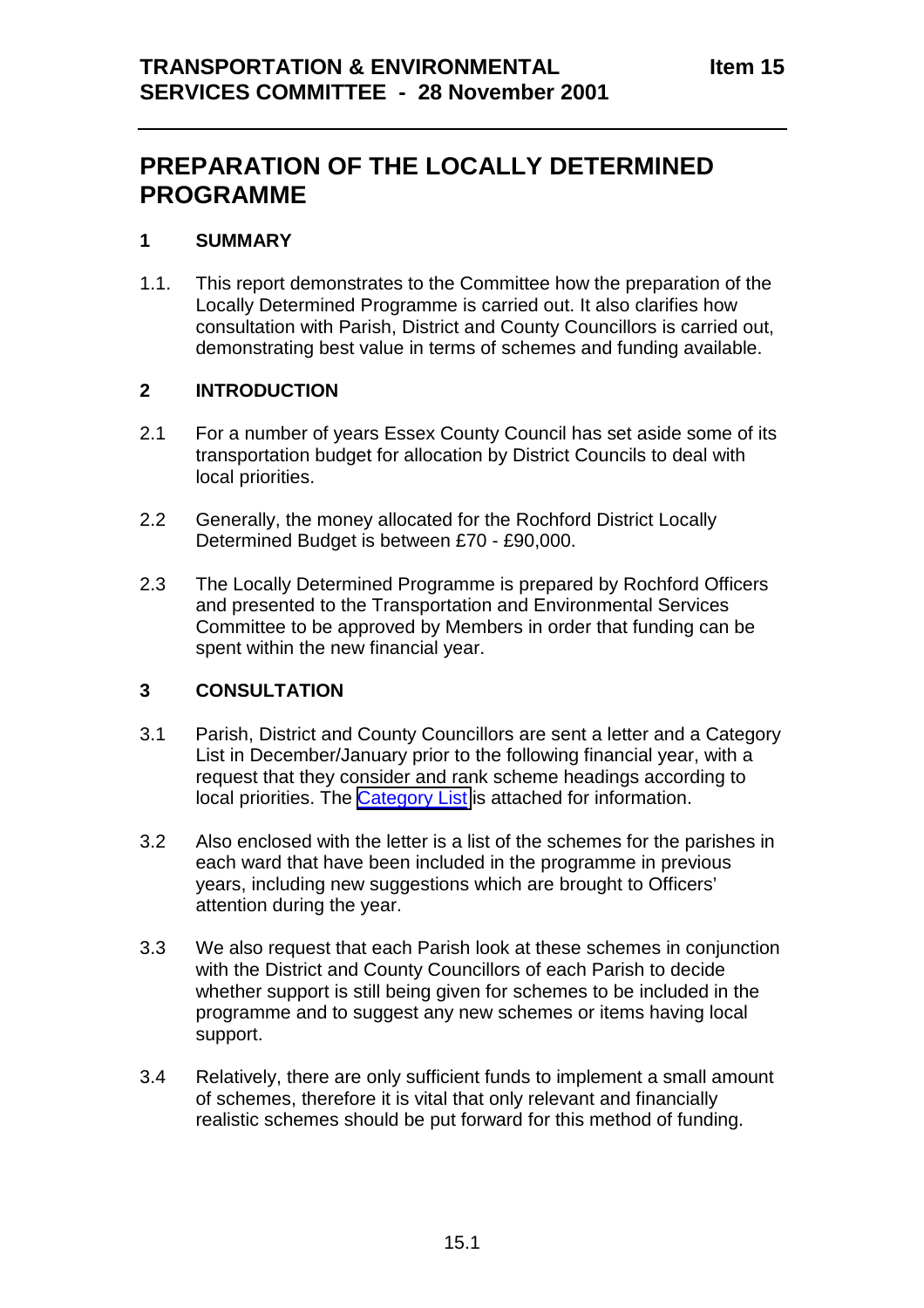# **4 ASSESSMENT OF CATEGORIES**

- 4.1 All new schemes are looked at and their feasibility assessed and then added to the existing list in the particular category. Should a particular scheme not meet Essex County policy for whatever reason this is then discussed with the Parish concerned.
- 4.2 Schemes such as zebra crossing and footway requests are assessed through the County method for such proposals, ranked and added into the existing appropriate category. With regard to areas such as pram crossings (dropped kerbs to assist mobility impaired road users) and Kill Your Speed campaigns, sites are added to the rolling programme.
- 4.3 The opportunity for Parish, District and County Councillors to liaise produces a ranked list of priorities that are returned by the parishes. We are able to then combine the categories in order of priority throughout the District with due regard to the funding available. For example, should 8 of the 14 parishes rank pedestrian crossings as a priority the crossing ranked at the top of the Pedestrian Crossing List would be recommended to this Committee.
- 4.4 The list of schemes for implementation is considered very carefully in order that the funds available are used efficiently and ensure best value and benefit to the community and to match the parishes' needs.
- 4.5 These recommendations are brought to Members before the beginning of the new financial year for their decision or amendment in order that works can proceed as early into the new financial year as possible.
- 4.6 Should a scheme need more than one financial year to complete due to the need to acquire land (Stambridge Post Office footway is an example) or some other complexity, it is recommended for the inclusion in the following year's programme. This enables the scheme to be progressed to eventual completion in stages.

### **5 RECOMMENDATION**

### It is **RECOMMENDED:-**

That the Committee notes the format for the preparation of the Locally Determined Programme.

### N McCullagh

Area Manager South , Transportation and Operational Services, Essex County Council